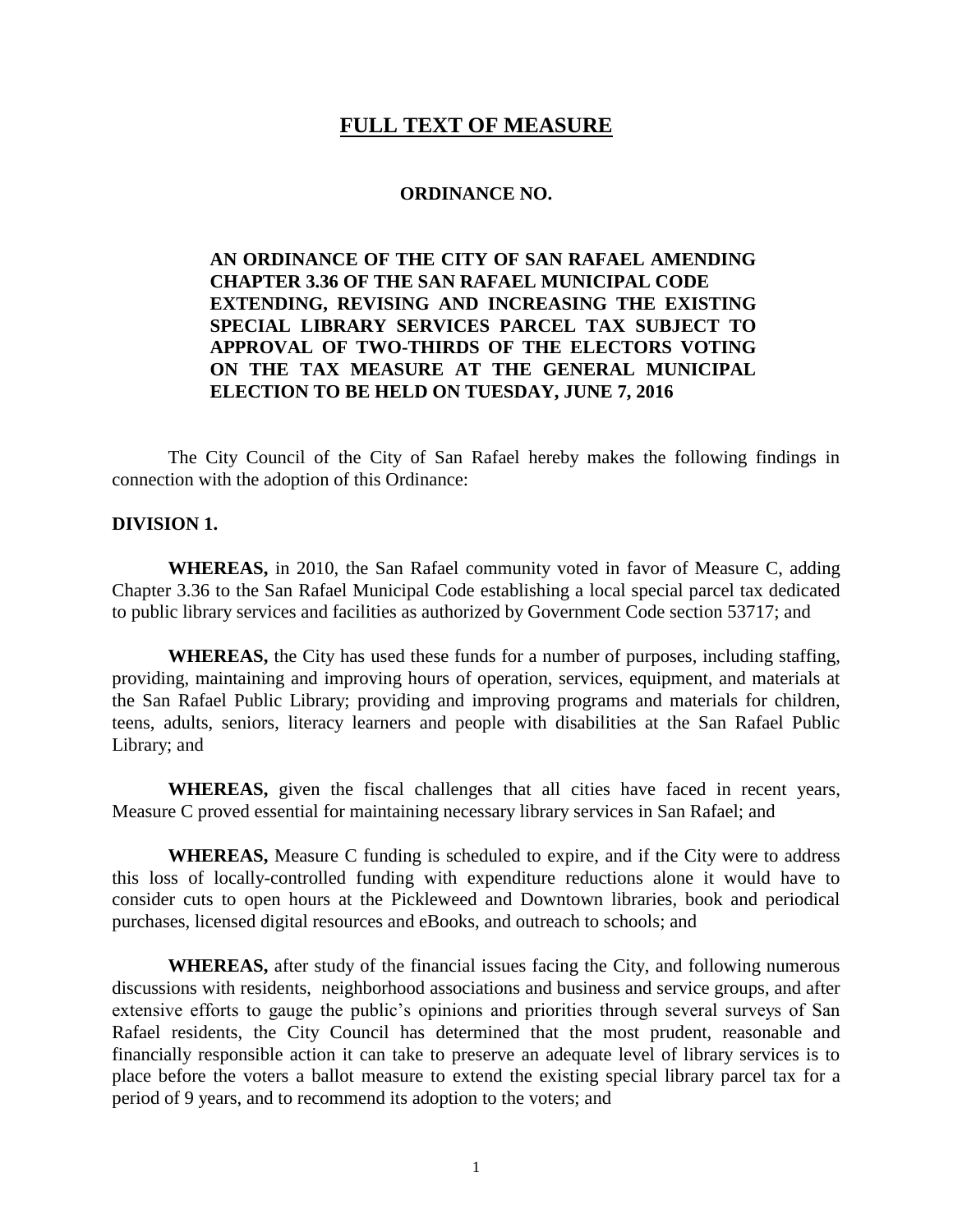**WHEREAS,** if the extended and increased special parcel tax is approved by the voters at the municipal election on June 7, 2016, the existing tax will remain in effect until June 30, 2017, and the extended and increased tax will become effective on July 1, 2017;

**NOW THEREFORE**, the City Council of the City of San Rafael does hereby Ordain as follows:

### **DIVISION 2.**

Chapter 3.36 of the San Rafael Municipal Code is hereby amended to read in its entirety as follows:

### **Chapter 3.36**

## **SPECIAL LIBRARY SERVICES PARCEL TAX**

### **3.36.010 -- Purposes.**

This Chapter is adopted to achieve the following, among other purposes, and the City Council directs that the provisions hereof be interpreted in order to accomplish those purposes:

A. To staff, provide, and maintain hours of operation, services, equipment, and materials at the San Rafael Public Library; and

B. To provide programs and materials for children, teens, adults, seniors, literacy learners and people with disabilities at the San Rafael Public Library.

### **3.36.020 -- Definitions.**

As used in this Chapter:

A. "Library" means the San Rafael Public Library;

B. "Living unit" means an individual dwelling space intended for occupancy by one or more persons, and shall specifically include a manufactured home/mobilehome as defined in section 20.04.020H of this Code.

C. "Parcel" means any parcel of land, vacant, or improved, and wholly or partially located within the City of San Rafael, for which the County Assessor of Marin County has assigned an assessor's identification number for purposes of property tax collection.

D. "Single family residential parcel" means any parcel that is determined by the City of San Rafael from records on file with the County of Marin or the City of San Rafael to be used or zoned to allow for a single primary living unit, regardless whether such parcel may be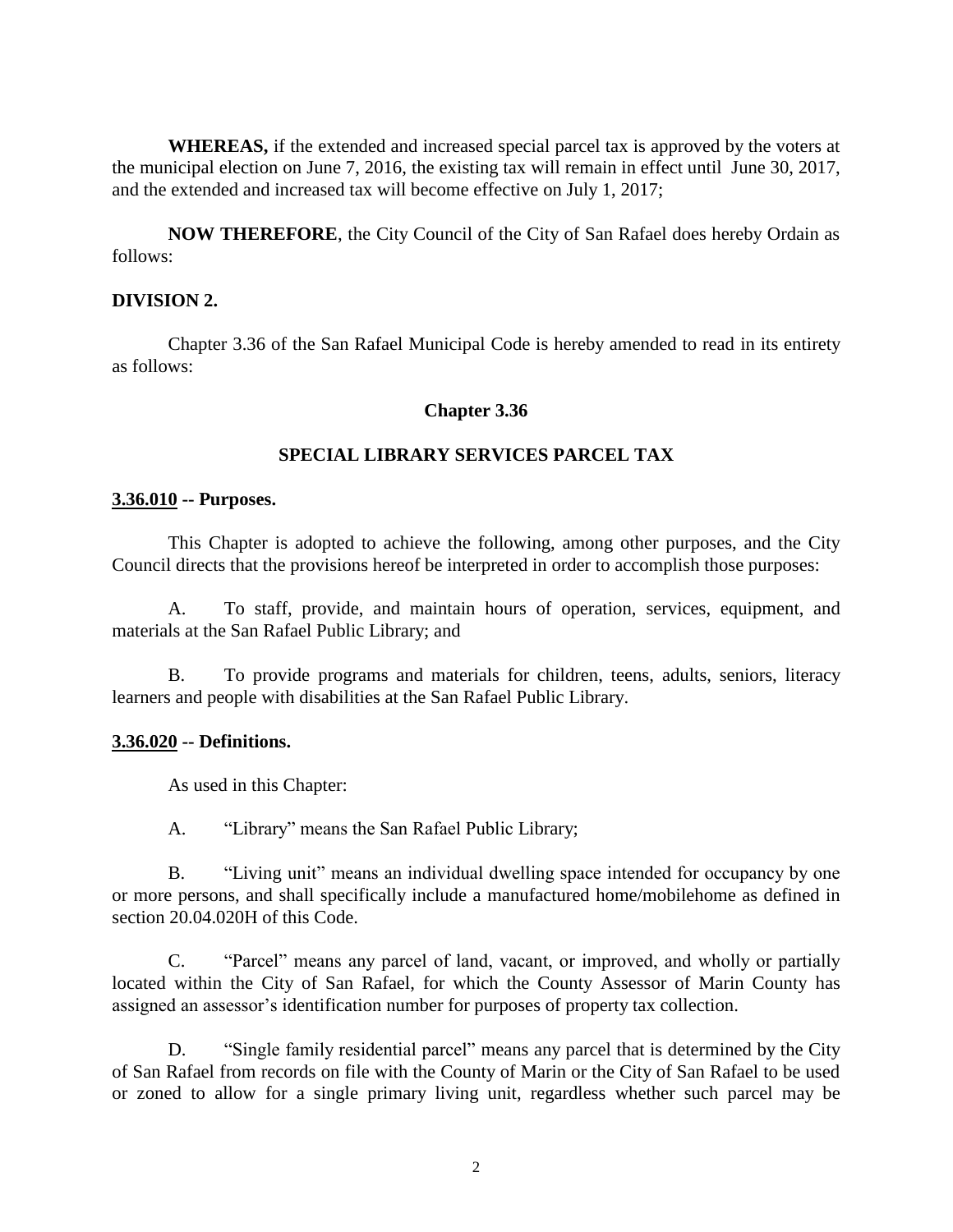designated on the rolls of the County Assessor as "subject to exemption," and may include an attached single family residence such as a condominium, townhouse or stock cooperative.

E. "Multifamily residential parcel" means any parcel used or zoned for multiple living units as determined by the City of San Rafael from records on file with the County of Marin or the City of San Rafael, and including but not limited to parcels designated on the rolls of the Marin County Assessor as used for multiple family or duplex residential use, and such parcels that may be designated for multiple manufactured homes/mobilehomes, or as "subject to exemption."

F. "Nonresidential parcel" means any parcel that is not a "single family residential parcel" or a "multifamily residential parcel" or an "other residential parcel" as defined herein.

G. "Other residential parcel" means any parcel other than a "single family residential parcel" or "multifamily residential parcel" that is improved with or zoned to allow one or more living units as determined by the City of San Rafael from records on file with the County of Marin or the City of San Rafael, including but not limited to a parcel with mixed residential and other use, a parcel with a "second dwelling unit" as defined in section 14.03.030 of this Code, and a parcel that may be designated for multiple manufactured homes/mobilehomes, and regardless whether such parcel may be designated on the rolls of the Marin County Assessor as "subject to exemption," commercial, or industrial.

H. "Tax" means the Special Library Services Parcel Tax imposed under the provisions of this Chapter.

# **3.36.030 -- Imposition of Tax.**

An annual Special Library Services Parcel Tax is hereby imposed pursuant to City Charter and Government Code section 53717 on each parcel within the City of San Rafael for the purposes set forth in this Chapter, at the following rates:

| Single family residential parcel:                              | Fifty-nine dollars (\$59) per parcel.                                                                                                                        |
|----------------------------------------------------------------|--------------------------------------------------------------------------------------------------------------------------------------------------------------|
| Multifamily residential parcel or<br>Other residential parcel: | Fifty-nine dollars (\$59) per parcel plus Ten<br>dollars (\$10) per living unit in excess of one,<br>up to a maximum tax of $$1,000$ per year per<br>parcel. |
| Nonresidential parcel:                                         | Fifty-nine dollars (\$59) per parcel.                                                                                                                        |

The foregoing tax rates shall be adjusted annually after the 2017-2018 fiscal year, commensurate with the annual percentage increase, if any, in the previous fiscal year to the San Francisco-Oakland-San Jose Price Index for All Urban Consumers ("CPI"), not to exceed 3%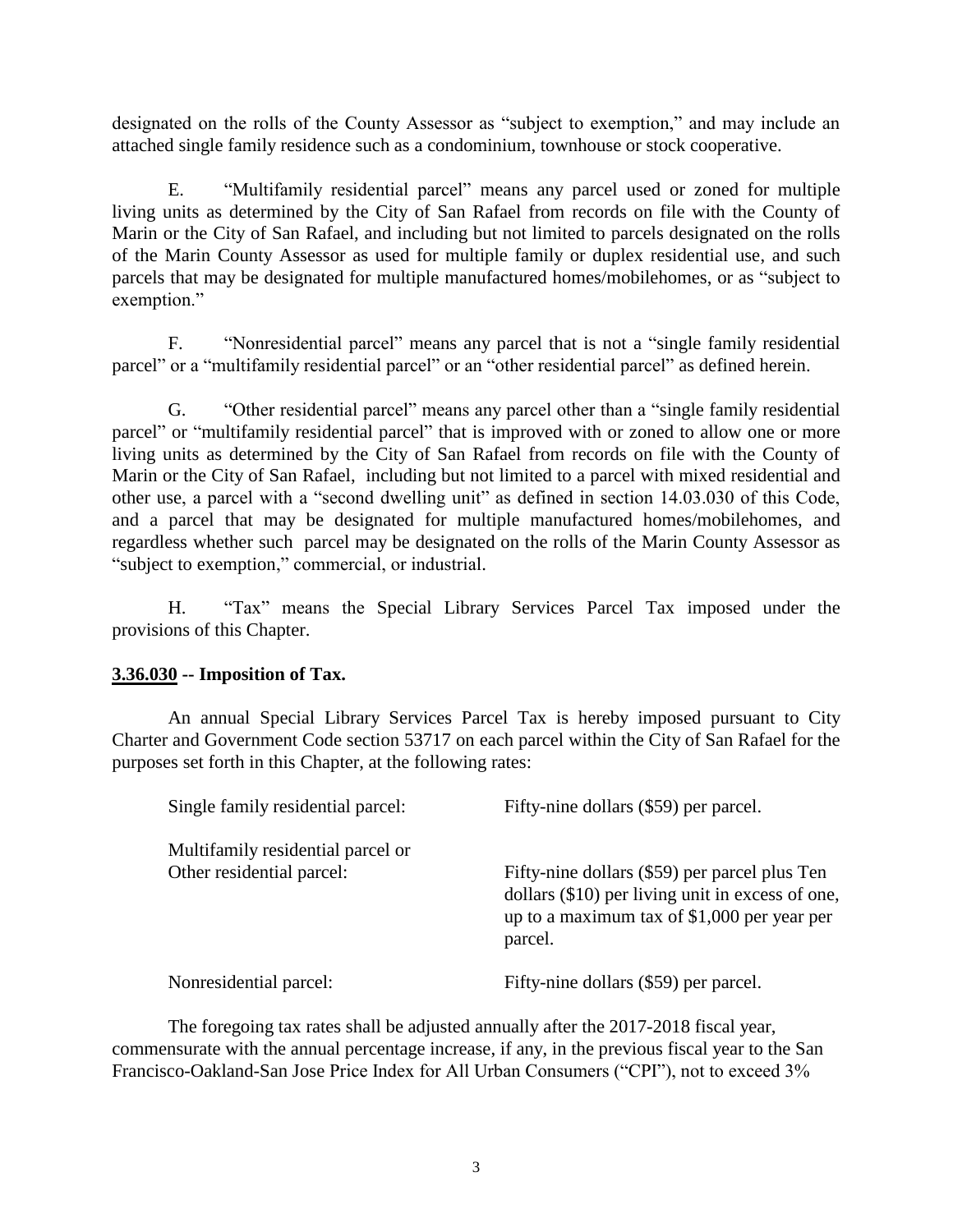annually. In no event shall such adjustment cause the foregoing tax rates to be adjusted downward.

## **3.36.040 – Term**.

The Special Library Services Parcel Tax imposed by this Chapter shall be levied annually for nine (9) years commencing in fiscal year 2017-2018.

# **3.36.050 -- Proceeds of Tax; Accountability Measures.**

All proceeds of the Special Library Services Parcel Tax imposed and levied pursuant to this Chapter shall be deposited into a separate "Special Library Services Parcel Tax" account to be used exclusively locally for the Library for the purposes set forth in this Chapter. The City's Finance Director shall prepare an annual report pursuant to Government Code Section 50075.3.

# **3.36.060 – Persons Liable for Tax; Collection of Tax.**

The tax imposed by this Chapter is not an ad valorem tax on property. The tax imposed by this Chapter is due from every person who is the owner of a parcel within the City of San Rafael, as reflected upon the rolls of the County Assessor of Marin County, unless that person or parcel is otherwise exempted by this Chapter. The Marin County Tax Collector shall collect the tax in the same manner and subject to the same penalties as County property taxes are collected. The full amount due under this Chapter shall constitute a debt to the City. An action for the collection of any amount due may be commenced in the name of the City in any court having jurisdiction of the cause.

## **3.36.070 – Exclusions and Exemptions.**

A. Nothing in this chapter shall be construed as imposing a tax upon any person where imposition of such tax upon that person would be in violation of either the United States Constitution or the California State Constitution or other applicable law.

B. The tax imposed by this chapter shall not be levied in any tax year upon any federal, state or local governmental entity.

C. Any owner of a single family residential parcel, as defined herein, used solely for owner-occupied single-family residential purposes who has attained, or will have attained, the age of 65 years or older prior to July 1 of the tax year, may obtain an exemption from the Special Library Services Parcel Tax for that parcel upon approval of an application of such owner submitted to the Library Director or his or her designee. Any one application from a qualified applicant will provide an exemption for the parcel for the remaining term of the tax so long as such applicant continues to own and use the parcel as his or her principal residence.